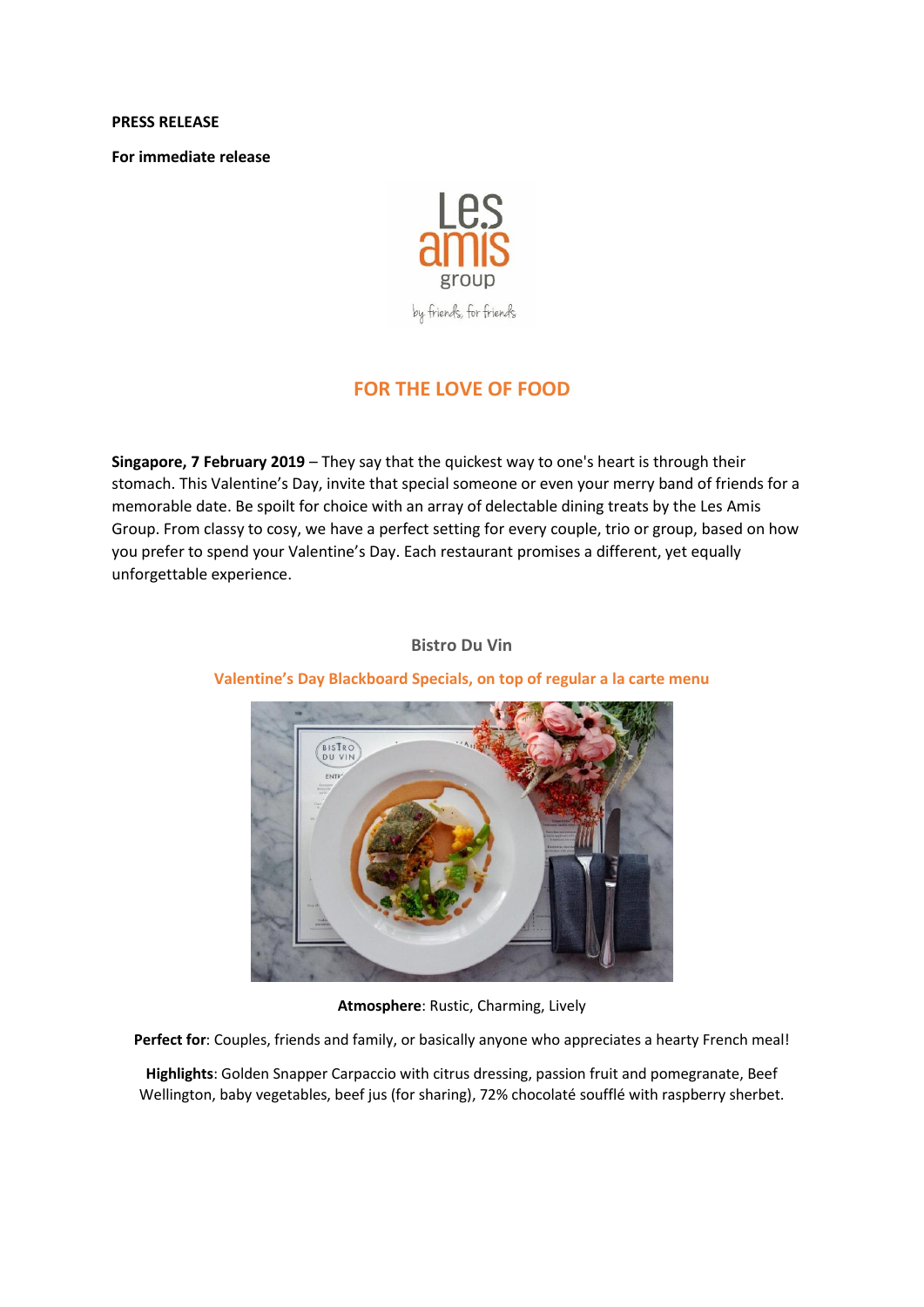### **La Strada**

### **Valentine's Day Set Menu for \$98++ per person**

includes an assortment of 5 antipasti starters, a choice of one main, 2 desserts and a glass of sparkling wine or a mocktail



**Atmosphere:** Contemporary, Classic, Romantic

**Perfect for:** Anyone who wants to enjoy the Italian experience and indulge in a delectable spread of reimagined classic Italian dishes

**Highlights:** NV grass-fed lamb rack with pistachio crust, Chargrilled USDA prime ribeye with porcini butter, Seared Japanese big eye tuna steak with pepperonata

> **La Taperia 10-Course Set Dinner at \$210++ per couple** inclusive of two glasses of house pour red or white wine



**Atmosphere**: Buoyant, Vibrant

Perfect for: Fun-loving couples/groups, or anyone with a healthy dose of love for a good glass of sangria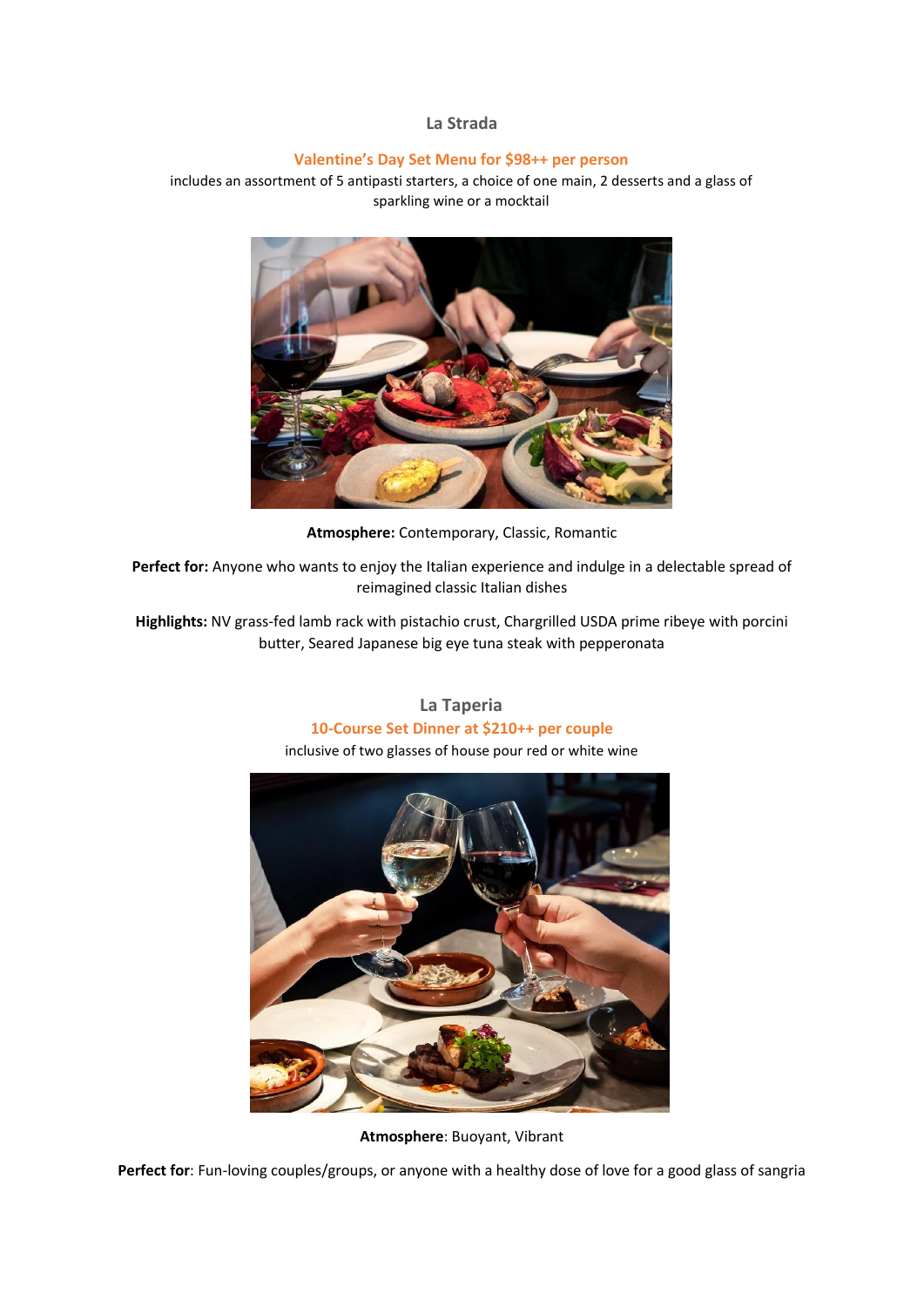**Highlights**: Hot Tapas with mushroom, jamón serrano, garlic slivers, egg confit, arberquina extra virgin olive oil, Grilled black cod fillet with chickpeas, tomato, brussel sprout, Charcoal grilled Australian wagyu striploin with duck liver, cabbage, truffle.



**LINO 4-Course menu at \$75++ per person or \$115++ with wine pairing**

**Atmosphere**: Modern, Cosy, Intimate

Perfect for: Anyone who wants to escape from the hustle and bustle of the city

**Highlights**: Trout Ceviche served with avocado mousse, onion, cucumber, radish, tobiko, Butternut Squash Ravioli, Seared grouper with charred leeks, king oyster mushroom, bisque cream, salsa verde, Passionfruit Mousse with Dark Chocolate Ganache

## **TARTE by Cheryl Koh**

### **Signature tarts and Valentine's Day specials, made with the season's finest ingredients**



**Atmosphere**: Cosy, Modern **Perfect for**: Dessert lovers